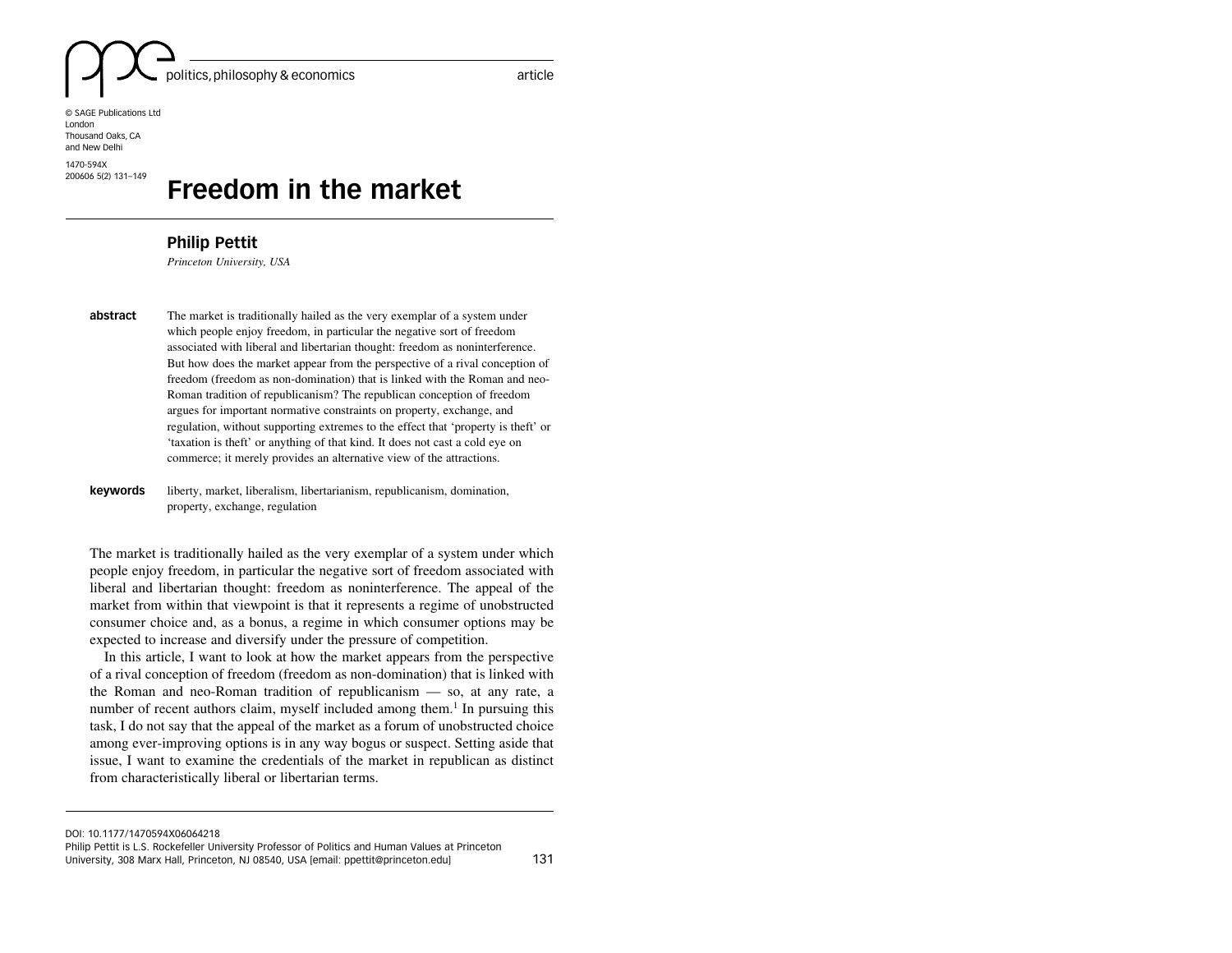The article is in four sections. First, I outline the republican conception of freedom as non-domination, identifying some relevant aspects of the approach. Then in the three sections following, I look respectively at three features of the market (property, exchange, and regulation) and at the ways in which they appear from within the republican perspective. The republican conception of freedom argues for important normative constraints on these arrangements without supporting rhetorical extremes to the effect that 'property is theft' or 'taxation is theft' or anything of that kind.

## **1. Freedom**

There are three distinctive aspects to the republican conception of freedom. First, it concentrates on social freedom, as we might describe it, rather than freedom outright. Second, it takes the primary danger to social freedom to consist not in just any form of interference, but in arbitrary interference only. Third, it argues that social freedom requires protection against arbitrary interference, not just probabilifying the absence of such interference. I will go over each of these features quickly, drawing on work done elsewhere.

### **Social freedom**

Suppose we want to know how much freedom someone enjoys in making a particular choice. In raising this question, we may be concerned with how far the agent's access to the options given is unhindered on any front, whether in virtue of psychological pathology, physical incapacity, natural impediment, social constraint, or whatever. Alternatively, we may be interested in how far the agent's access to options is unhindered, not in general, but on one or another front in particular. Thus we may be interested in how far an agent is free in psychological or physical terms to do something (that is, how far he or she has the capacity to do it, as it is more often put) or with how far the natural world leaves them free to do it (that is, how far it provides the requisite opportunity for action). Then again, we may be interested in how far access to options is unaffected on the social front by the interference of others. This is the sort of freedom that concerns republicans.

If our interest is in outright freedom, then social obstacles to freedom will be no more important in themselves than natural obstacles. If our interest is in social freedom, then such obstacles (different forms of interpersonal interference) will be the primary target of attention. Other hindrances will be seen as factors that do not compromise social freedom in itself, but only reduce the range over which, or the ease with which, that freedom can be enjoyed. They affect the worth of social freedom, not its presence or absence; they condition freedom as distinct from compromising it.<sup>2</sup> The fact that I am not physically able to do something, for example, will not mean that I am socially unfree to do it, but it will mean that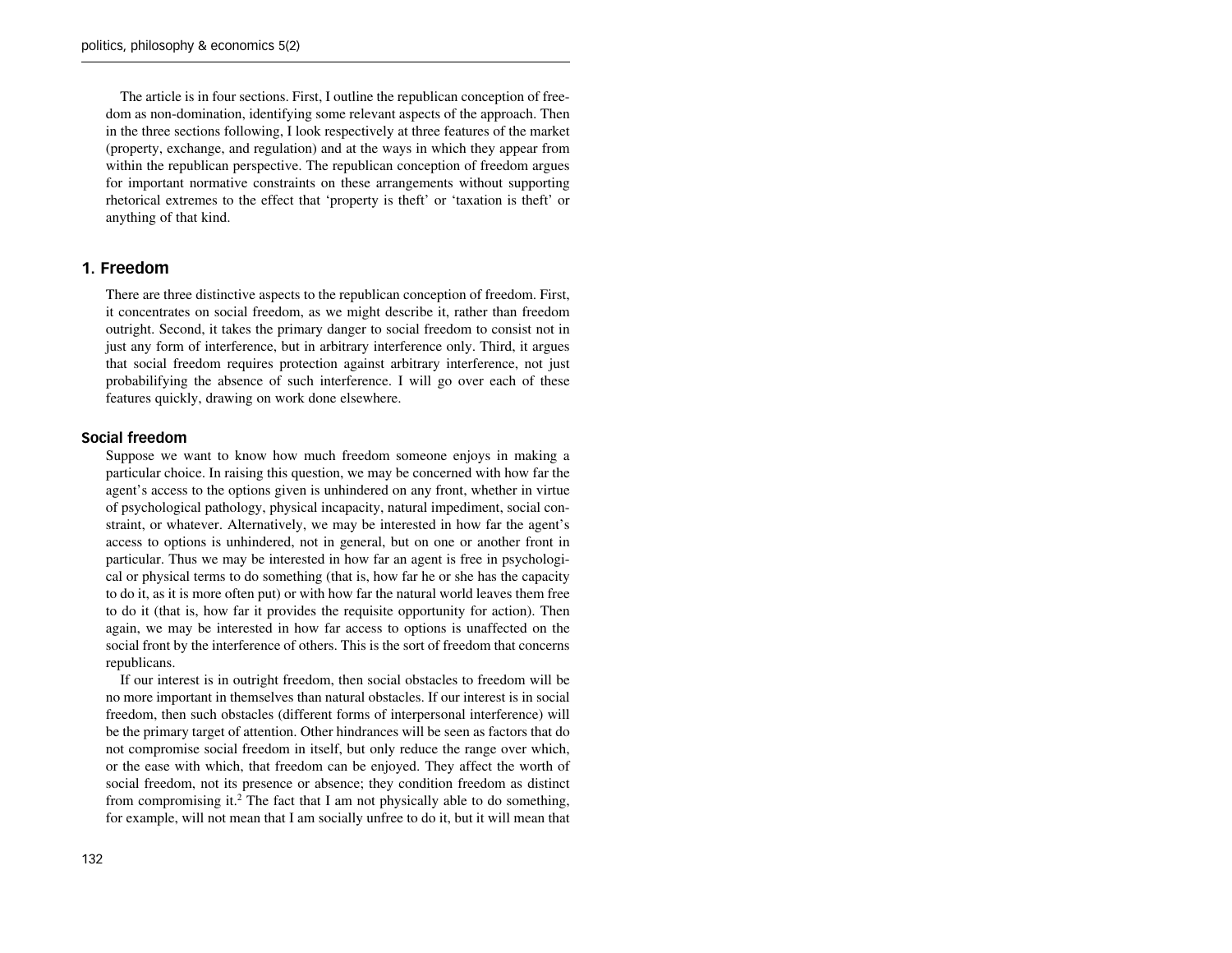I cannot enjoy the social freedom to do it; I cannot enjoy the fact of not being subject to any social hindrances to its performance.

Why would we be interested in social freedom rather than freedom outright? Why would we focus only, or focus at least primarily, on a mere subset of obstacles to choice, not on all the obstacles there are? The reason, I suggest, is that social obstacles enable us to think of freedom as a chooser-based rather than a choice-based property and that this has a natural appeal. With both outright and social freedom, it is possible to describe either choices or choosers as free. But the primary bearer of the property of outright freedom is bound to be the choice, the primary bearer of the property of social freedom the chooser.<sup>3</sup> This claim is of crucial importance to the argument of the article.

A person can be described as free outright only in the measure (the inevitably imperfect measure) in which his or her choices happen to be unhindered overall. What else could it mean for someone to be free outright? It might in principle mean that the person is marked out by enjoying a certain shielding against obstacles; in that case, what would make the chooser free is not the fact that his or her choices happen to be unhindered, but rather the fact that they are unhindered as a result of the protective shield. But there is no such shielding available in practice against the obstacles whose absence is required for the enjoyment of outright freedom. Among those obstacles many will derive from genetic bad luck, accidental disablement, chronic illness, climatic catastrophe, and the like. There is nothing about any individuals that could mark them off as particularly shielded against obstacles of this kind (such is the human condition) and so free in a distinctive, chooser-based manner. Inevitably, outright freedom has to be a property of choices in the first place, choosers in the second; a choice will be free outright so far as it is unobstructed, while a chooser will be free outright so far as his or her choices are free.

Things are quite different with social freedom, however, since there are familiar ways in which people may be shielded against the interference of others. In particular, there are familiar ways in which people may be shielded against the sort of interference by others over which they have no control (more on what this means will follow when we discuss arbitrary and nonarbitrary interference). What are the ways in which people may be socially shielded from such interference, then? People may be shielded by virtue of their physical strength, organizational embedding, financial resources or cultural clout, or they may be shielded by measures that can empower all citizens equally: a suitable rule of law or a regime of protective norms. Let a person be equal before the law and norms of a constitutional democracy, for example, and normally he or she will be marked out thereby as someone who enjoys a certain degree of immunity or resistance to interference: a certain degree of 'antipower'.4 This fact enables us to conceive of social freedom, not as a choice-based, but as a chooser-based, property. We can say that choosers are socially free just to the extent that they are more or less shielded against social obstruction: just to the extent that they have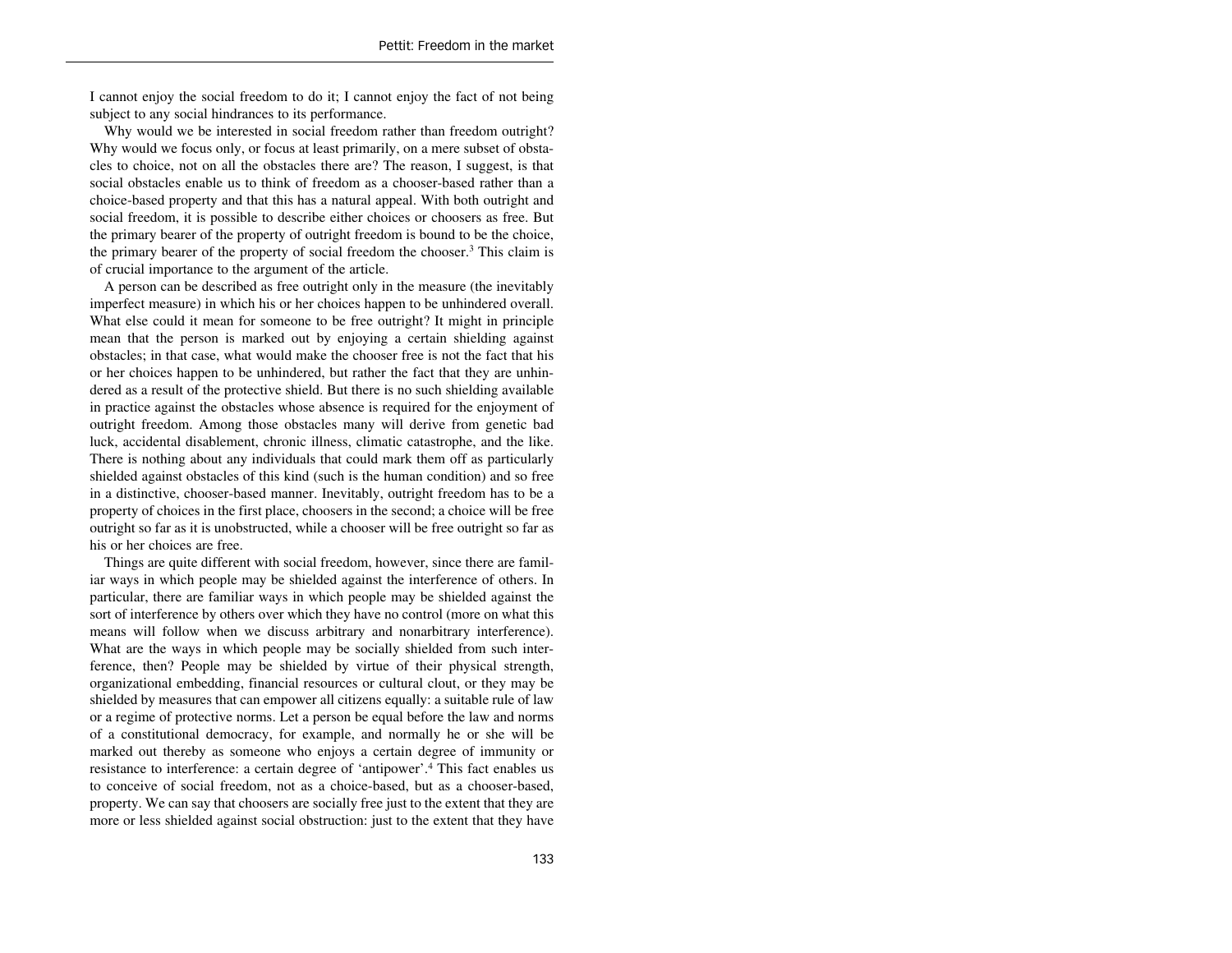the requisite shielding resources. Moreover, we can say that choices are socially free just so far as they are exercises of such chooser-based freedom.

On a choice-based view, the social freedom of a person would depend only on how far their choices happened (perhaps as a matter of sheer luck) to be socially unobstructed; choices would be free so far as they escaped interference and choosers would be free so far as their choices were free. On the chooser-based view, choosers will be free so far as they have resources that give them a shielded standing among others and their choices will be free so far as that standing ensures that they are not obstructed in making those choices; we can say that in making those choices they exercise or manifest their social freedom as choosers. Thus it will be possible on this view to say that while some people managed to do this, that or the other, they did not have the social freedom to do it; we can acknowledge that while they succeed in achieving this or that goal, their success came about despite the lack of social freedom, not because of it.

Whereas we have to think of outright freedom in a choice-based way, the natural way to think of social freedom is in this chooser-based manner. There is little reason why we would focus on social obstacles to choices if our interest were solely in how far choices happen to be unhindered. Why pay attention to those particular hindrances rather than others? But there is every reason for focusing on social obstacles if our interest is in how far a person has a standing among others that gives them a presumptive immunity, partial or total, to such obstacles. I shall assume for these reasons that whereas freedom in the outright sense is a choicebased notion, freedom in the social sense is chooser based. Choices are free outright so far as they are unhindered and choosers are free outright so far as their choices are free outright. Choosers are socially free so far as they have a standing that guards against the prospect of interference and choices are socially free so far as the choosers exercise their social freedom in making those choices.

The republican tradition focuses on social freedom in this chooser-based sense, asking as it does after the conditions under which someone counts as a 'freeman' rather than a 'bondsman', a *liber* rather than a *servus*. <sup>5</sup> From the perspective of this conception of freedom, it may be a very good thing that people's choices are unobstructed and that the options between which people choose are increased and diversified, at least up to a certain limit, as the competitive market is said to ensure; this will improve the value of people's social freedom, allowing them to enjoy it over a greater range or with greater ease. Thus the republican tradition can join with the liberal and libertarian traditions in hailing the market for what it achieves on this front. But the main issue within the conception of freedom as non-domination bears on the extent to which the market can respect and strengthen people's social freedom as such: the extent to which it is consistent with their enjoying a shielded standing. This is a separate issue, because a person's choices might be unobstructed without the person having a high degree of social freedom; after all, the slave of the rich and kindly master may enjoy an enormous range of choice without having any social freedom whatsoever.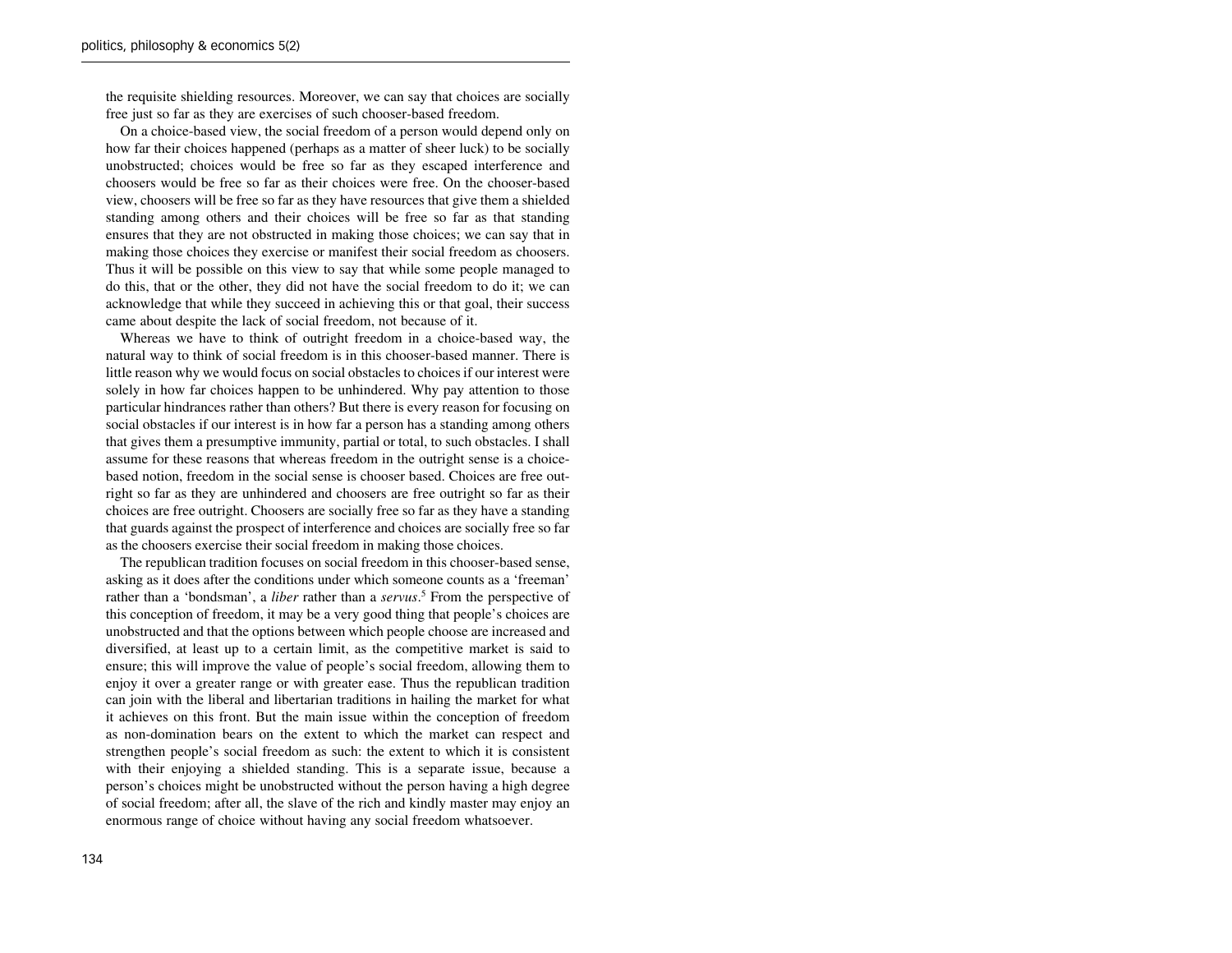#### **Arbitrary and nonarbitrary interference**

In order to understand the republican conception of social freedom, we need to do two things: first, to explain exactly what sort of interference people are shielded against under this conception and, second, to explain what is involved in their being shielded in that way. I proceed now to these two tasks.

To interfere with a choice, as that notion is understood here, is always to put an obstacle in its way intentionally, or at least in such a manner (say, such a negligent manner) that blame may be in order.<sup>6</sup> I do not interfere with you just through happening, like a natural obstacle, to be in your way or just through doing something that has the unforeseen effect of hindering you. Nor do I generally interfere with you just through allowing such an obstacle to get in your way, or through allowing another person to interfere: not, at any rate, unless contextual criteria give such an omission a positive interpretation. Given that social freedom is what is at issue, I have to represent an obstacle of a distinctively human, interpersonal kind and this means, in effect, that I have to be intentionally or quasi-intentionally obstructive; the point is likely to be granted on many sides.<sup>7</sup> I may be obstructive on my own, but I may also be obstructive, of course, in the company of others. I may be part of an obstructive corporate agency or I may contribute a small amount of obstruction in a context in which others do so too (perhaps unknown to me) and in which the aggregate obstruction reaches a significant level.

Interfering with a choice does not necessarily mean rendering the choice of a particular option impossible.8 Interference may certainly involve removing an option from a set of otherwise available options (say, reducing options A, B, and C to options A and B), thereby rendering the choice of that option impossible. But, plausibly, it may also involve changing the options by adding a penalty to one of the alternatives; this might reduce the set to A, B, and C-minus, where 'Cminus' refers to C with a penalty. Equally plausibly, it may mean misleading the agent about the options available. Misinformation can be a very effective way of rendering the choice of an option effectively impossible or difficult, transforming the subjective if not the objective options in place.

An act of interference in the sense explained will not be an affront to freedom under almost any approach, so long as it is subject to the control of the person interfered with: so long as it is akin to the interference that his sailors practiced on Ulysses when they kept him tied to the mast. But there are different views on what it is for an 'interferee' to control the interference of another. One view would put the emphasis on historical consent, for example. This is not very plausible, however, since it may have been a past, now very alien, self that consented to a form of interference under which I now bristle; that is one reason why we naturally object to the slave contract. Another view would moralize freedom and argue that if a form of interference is morally justified, or is at least justified by moral standards to which I subscribe, then it is subject to my control. This approach implies that a morally justified intervention can never restrict my freedom, however, and that is surely counterintuitive.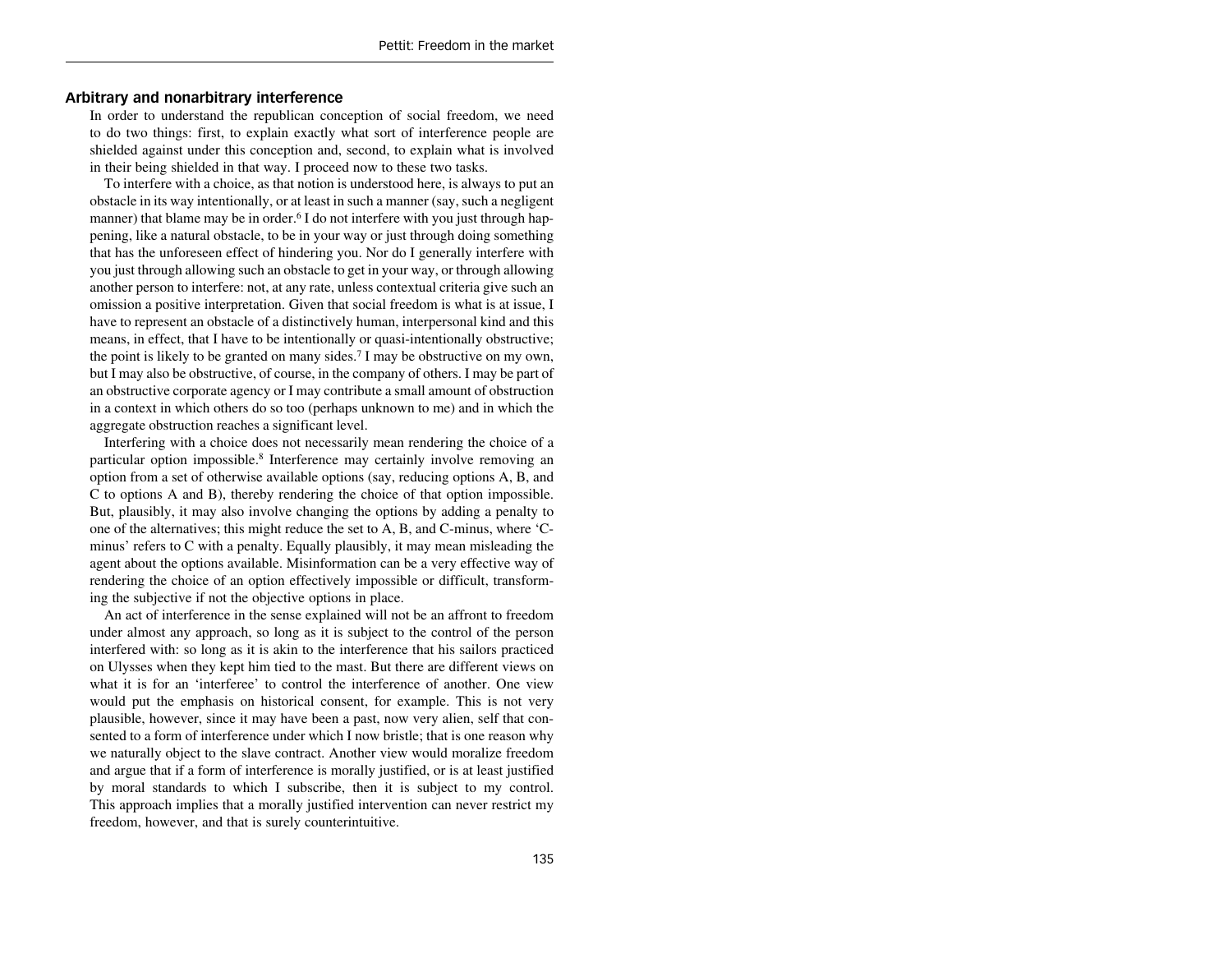The republican approach on this matter has been to assume that I control the interference of another so far as that interference is forced to track the interests that I am disposed to avow. This assumption is usually extended so that I control the interference of the state so far as that interference is forced to track the interests that I am disposed to avow in common with my fellow citizens, though there are different possible accounts of how those interests are to be identified. The word that is used to describe interference that is subject to such a mode of individual or shared control is 'nonarbitrary'.9 Nonarbitrary interference, like a natural obstacle, may reduce the sphere in which people enjoy social freedom, but under the republican approach it will not take such freedom away.

#### **Protection and probabilification**

The upshot of the discussion so far is that on the republican conception of freedom, you will be a free person so far as you have a social standing that shields you against interference by others, in particular against their arbitrary interference. But what is it for your social standing to shield you against arbitrary interference? How, in particular, does it impact on the probability of your escaping interference?

If your social standing shields you fairly effectively against arbitrary interference, it will generate a high probability of your escaping such interference, given what you actually prefer to do and given how other people, including powerful people, actually feel about you. But it will also do something more. Since that standing is not going to change under changes in what you prefer or changes in how other people feel about you, it will shield you under those contingencies too. Thus, it will generate a high probability that you will continue to escape arbitrary interference in the event of preferring to do something else instead or, crucially, in the event of others turning sour on you.

This is to say that enjoying social freedom (having a status that guards you against arbitrary interference) means being proof or at least being relatively proof against interference of that kind. No matter what your preferences are, and no matter what the feelings of others happen to be, your social standing will still serve you well. It will provide a protective field that makes you resistant to the arbitrary incursions of others. It will ensure that, intuitively, you are in control of what you choose.

This is fully in line with republican tradition. Were the actual-world probability of escaping arbitrary interference the only thing that mattered, then subjection to a benign dictator could be very good for your freedom; it might make arbitrary interference less likely than under other regimes. But for traditional ways of thinking about freedom, this is a *reductio ad absurdum*. Subjection to any master, kindly or otherwise, means that you are, precisely, a subject: someone under the will of another. That means that you are not a 'freeman', but a 'bondsman'. You live *in potestate domini*, in the power of a master.

The problem with the subjects of a kindly master is that while arbitrary inter-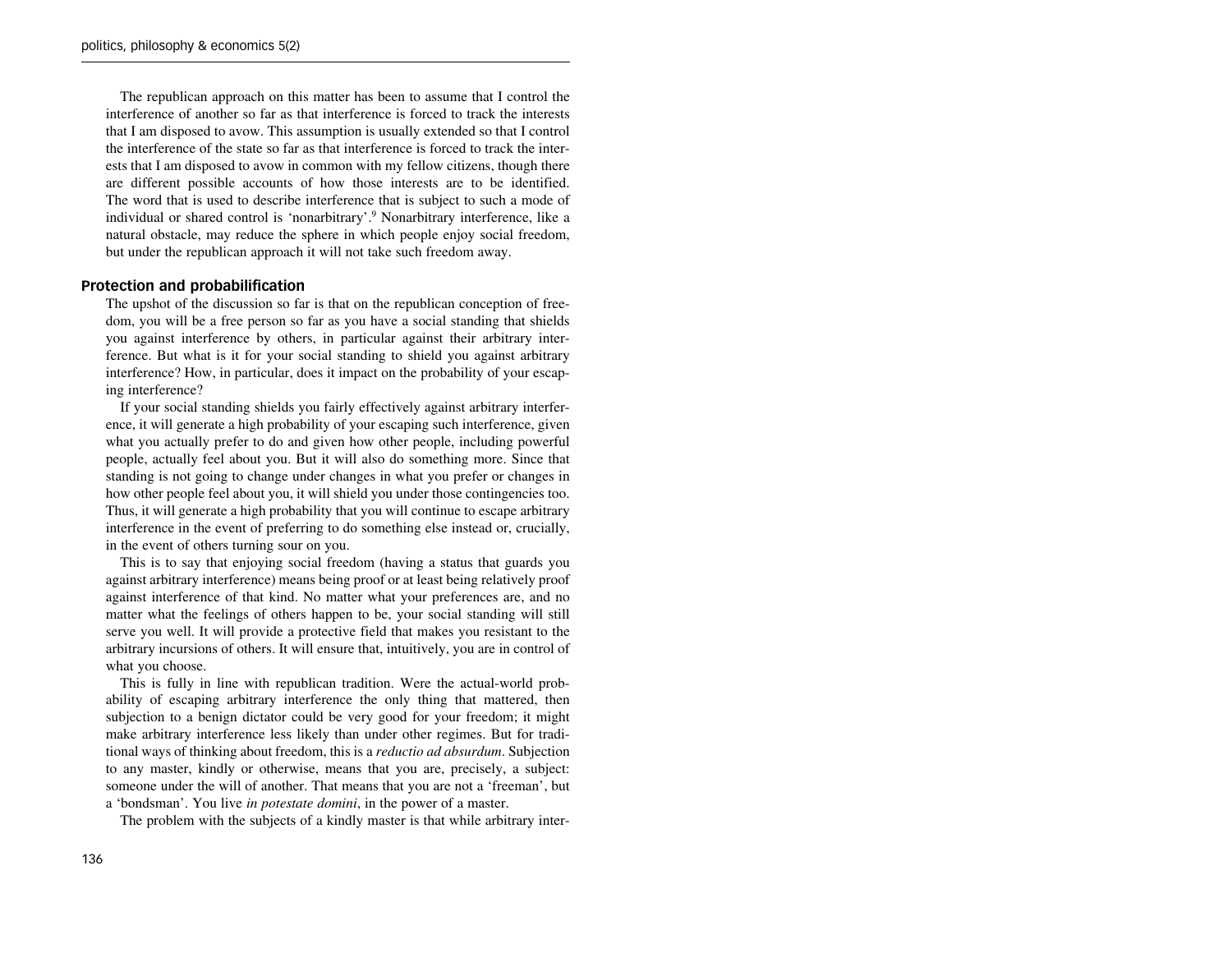ference in their lives may actually be unlikely, it will not be unlikely in virtue of their social standing, only in virtue of the contingent fact of the master's goodwill or indifference or inattention. This means that if people have to rely consciously on such contingent facts they will be constrained, at whatever cost in dignity, to keep their masters sweet by practicing self-censorship and selfingratiation; in the absence of a suitable social standing, groveling of this kind will be their only protection. The cringing, toadying, fawning sycophant becomes the exemplar of someone in this position, whether that person be a cunning slave, a slavering dependant, or a woman who depends on her mincing gait and swooning smile to keep her husband in check. The theme is already there in Roman comedies<sup>10</sup> and it retains a central place in later writers. It is the constant refrain, the signature motif, of those who look to the republican commonwealth (or to the constitutional monarchy for which some republicans settled) as the only forum where freedom is to be found.

Subjects who are dominated in this way are not in control of what they choose from among contextually given choice sets. Perhaps their masters allow them to choose at will from among the options available in any instance. But they will do this only so far as they remain happy to let the subjects choose. Thus, they can be seen as exercising a remote or virtual control over the subjects' choices.11 So long as the subjects follow paths that appeal, the masters will let them be. But should they ever deviate from such paths (or should the paths taken cease to appeal) then the masters have a capacity to step in and ensure that they adopt other ways. This alienation of agential control is going to be undesirable by most lights, whether or not the subjects are aware of it. An awareness of the control will tend to prompt recourse to measures of self-censorship and self-ingratiation, as already mentioned, but such measures will not remove the control; at best they will help to make it more palatable.

In guarding you against interference in the event of your wanting something else, or in the event of others turning against you, it should be noticed that protection will typically be insensitive to the degree of probability attaching to such a change of mind. You will be protected under any relevant shift of attitude on your own part or on the part of others, however unlikely that shift of attitude may be. Does this probabilistically unweighted form of conditional protection represent an inefficient use of resources? Does it offend against efficiency in failing to allow for the probability or improbability of the condition under which protection will be required?

From a republican point of view, it does not. The perspective we take on ourselves and others as agents blocks us from treating the things we or others might do as possibilities that are significant and worthy of concern only to the extent that they are probable. Within this agential perspective we inevitably employ a notion of what we or others could do as agents (that is, with a notion of what is accessible to our control as agents) and we concern ourselves with such possibilities to the extent that they are accessible, not to the extent that they are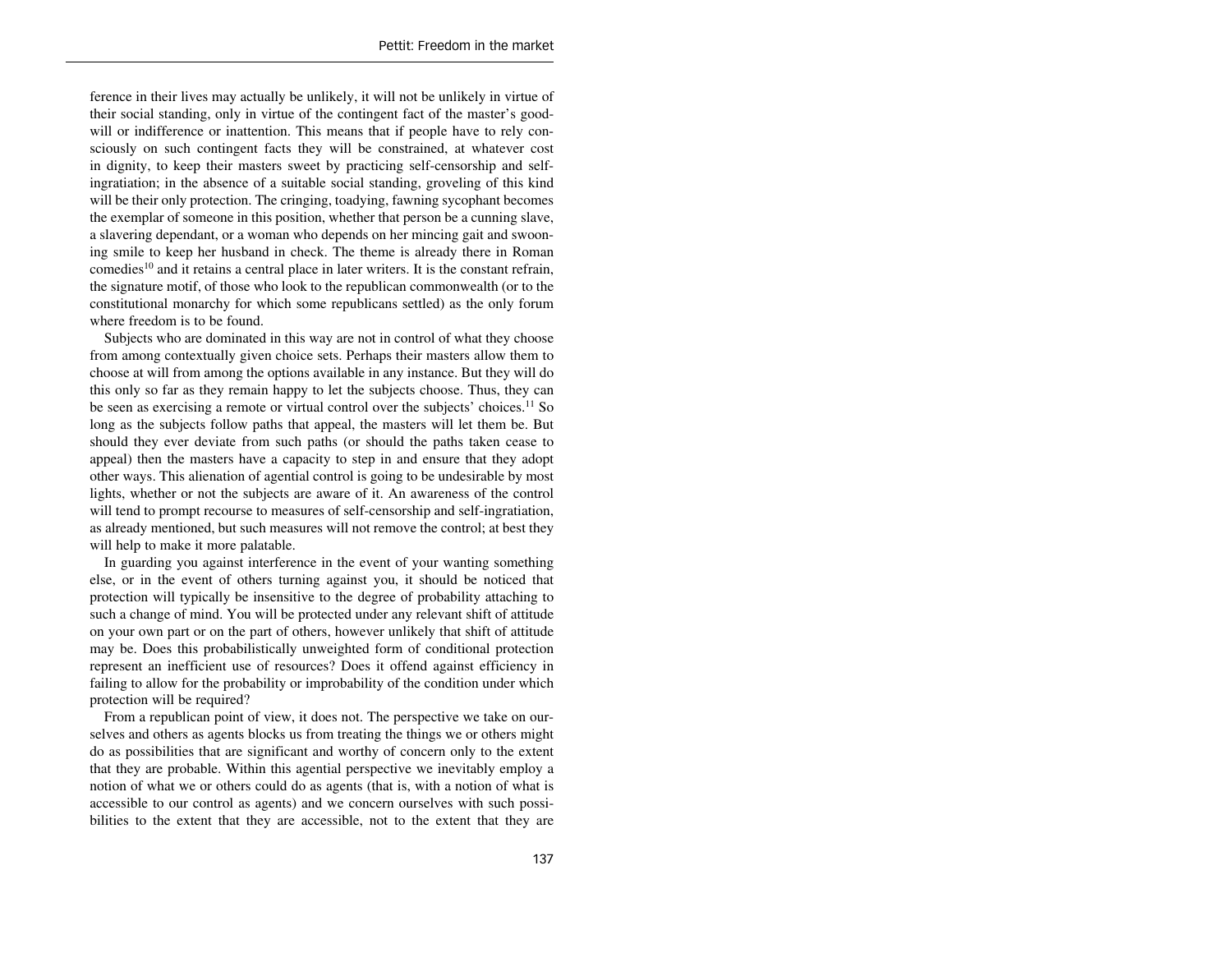probable. When I deliberate I have to think of the options before me as things I could just do, independently of the probability of my doing them; I have to abstract from probability. When I think of you as a deliberative agent, then, I have to think of you as also representing your options to yourself in the same way, and given the symmetry between us, as rightly representing them in that way.

It follows that when you think of yourself as an agent, you will naturally have a (probabilistically unweighted) concern with not suffering interference in the event of choosing any option. Otherwise you will be unable to see yourself as in control of which option to choose. It will follow that when you think of others as agents, you will naturally have a (probabilistically unweighted) concern with avoiding interference in the event of their taking against you. Otherwise you will have to see them as having control over what you do; they will not interfere so long as they are happy for you to go your own way, but however unlikely they are to choose it, interference remains an accessible option.

This being the case, it need not be inefficient to have protection available in a measure that does not correlate with the probability of its being required (that is, the probability of one or another triggering condition), or at least that will be so to the extent that there is not some other protective cost. It may be that the higher the level of your conditional protection, the lower the level of your protection under prevailing conditions. In that case, we would have to decide about how to trade one against the other, and nothing in the republican idea of freedom would prevent a trade-off that favored actual over conditional protection.

#### **In summary**

Republican freedom, to sum up these considerations, involves the sort of standing among your fellows that we think of as social freedom. It involves a standing that is challenged by arbitrary or uncontrollable interference, not (or at least not directly) by interference of the nonarbitrary sort. Moreover, it requires not that you have a high probability of escaping arbitrary interference, no matter by what means, but rather that you be properly protected against such interference. In a word, freedom requires that no one stand over you in the position of a *dominus* or master who can interfere arbitrarily in your life. Freedom consists in nondomination. With these matters clarified, we can turn now to the connections between freedom understood and valorized in this way and three aspects of the market: property, exchange, and taxation.

## **2. Property**

Let us assume that in every society there will be conventions that define the titles and rights of private ownership and that have the backing of legal sanction. The titles will determine who has an exclusionary claim to what and the rights will fix what it means to have such an exclusionary claim to something, where the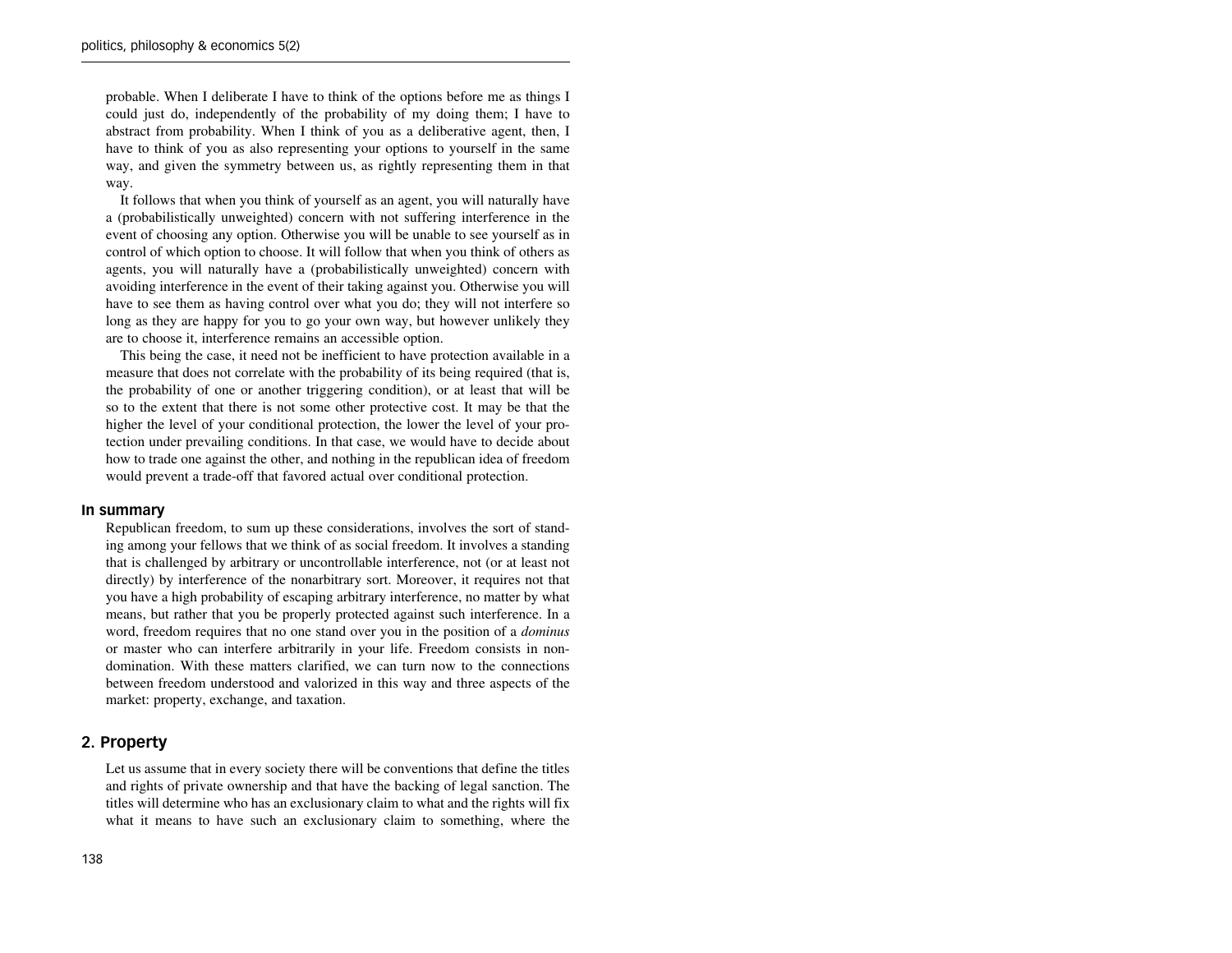meaning of the claim may differ between different sorts of object: the rights associated with owning a dog, a house, and a car may be very different from one another. Let us assume, in addition, that the conventions that are in place do not ascribe any titles or rights of ownership that are necessarily in conflict with everyone's enjoying non-domination (that is, they do not give anyone ownership over another, for example, as in a slave regime) and that they are not themselves the product of domination (that is, they do not reflect the dominating power of one class or caste or whatever). Let us assume, finally, that even if there has been no fraud or theft, this system will have produced an inegalitarian distribution of holdings. It will have put more property in the hands of some than in the hands of others; and this, not as a result of any breach of the rules, but as a result of differences in talent or effort or fortune, whether fortune in enterprise or inheritance or prior possession.

I want to defend two claims about the connection between freedom and property, so understood. The first is that the property system and property distribution envisaged, however inegalitarian, is not inimical to freedom just on the grounds of being inegalitarian. The second is that if the property system or distribution has the contingent effect of allowing domination, then that makes a case for institutional adjustment, assuming that some beneficial adjustment is available.

The reason why the property system or distribution will not be inimical as such to freedom is that, assuming as we have done that it does not license or issue from any form of domination, it will not entail that anyone is in dominating charge of another. The property regime can have the aspect of an environment akin to the natural environment. Like the natural environment, it will certainly affect the range or the ease with which people enjoy their status as undominated agents, and it may warrant complaint on that account, but it will not itself be a source of domination. It will not be a source of domination so far as it is the cumulative, unintended effect of people's mutual adjustments, where that history of adjustment may or may not have begun in government initiatives.

There are two distinct ways, as we have seen, in which your freedom as non-domination can be negatively affected. The first is via the domination of another agent or group of agents in your life. The second is via the intrusion of a factor that reduces the range or the ease with which you enjoy freedom as non-domination, without itself being dominating: it may be a natural constraint or a controllable, nonarbitrary form of restriction. The first sort of factor compromises your freedom as non-domination, as we put it earlier, but the second only conditions it.<sup>12</sup>

The sort of property regime we have been imagining does not mean in itself that anyone is dominated and that is why it is not inimical as such to freedom. But the regime will naturally put restrictions in place on what different individuals can do without risking legal sanction. In addition, the restrictions imposed at any point will fall unequally on individuals, so far as some people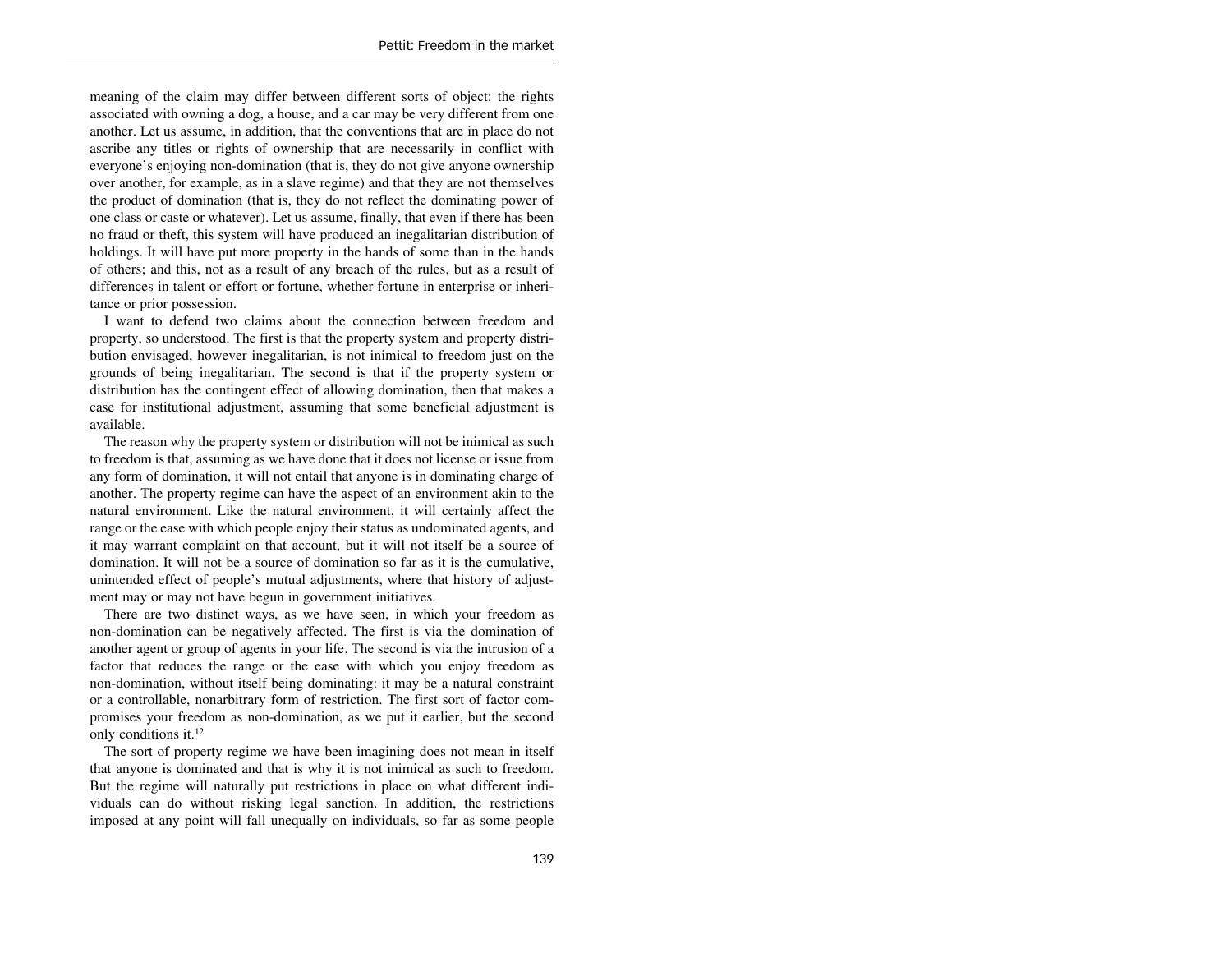enjoy greater property holdings than others. Under my assumption, however, this inequality of non-dominating restriction need not compromise anyone's status as an undominated member of the society, any more than natural differences of physique or intelligence or geography do so. I may regret the fact that under the existing property regime you have more opportunities than me to enjoy our common status as free persons, but the fact of that regret does not mean that you stand over me in the position of a dominating power. I may be just as well protected against your arbitrarily interfering with me as you are protected against my interfering with you.

This point can be put more abstractly. Suppose that certain choice sets are randomly distributed among individuals, perhaps by natural accident, perhaps as the aggregate, unintended result of social adjustments. Suppose also that this distribution of choice sets does not itself expose anyone to domination and is not the product of domination. If their freedom is not to be compromised, then people must certainly enjoy control over the options available in those choice sets; they must not be subject to the control of others, having to endure or be exposed to arbitrary interference. But it need not matter that the choice sets are randomly and, no doubt, unequally distributed. While this inequality will mean that some people's freedom is conditioned more than that of others, it will not necessarily mean that anyone suffers domination at the hands of others.<sup>13</sup>

The picture will be very different, of course, if we assume that the system of property titles and property rights is created and sustained by continuing government intervention.14 This assumption would lead us to judge government behavior in relation to property from a baseline of no ownership, not from a baseline of traditionally established and accepted holdings. If the property system is a continuing creation of government, then every choice made in altering or maintaining it will involve interfering with citizens and will have to be interrogated for how it should best be made on the supposition that freedom as non-domination is to be maximized or, at the least, that government is to be nonarbitrary.

I do not go along with this assumption about the continuing role of government. I am supposing here that the property regime sprang from a history of individual adjustments in which no domination occurred, whether a history originating in pre-governmental conventions or a history that began with state initiatives. In addition, I am assuming that the regime in place does not itself allow inequalities of a kind that facilitates what by independent criteria would count as domination. Under those assumptions, any infringement of one person's property rights by another will give cause for government concern, since it will have the aspect of arbitrary interference: it will arbitrarily impact on the property-holder's options in disposing of the property. But the bare fact that one person has more than another need not activate such concern: absent a suggestion of wrongdoing within the system, there need be no question raised by the inequality.15

The second claim about property that I made is that if the property system or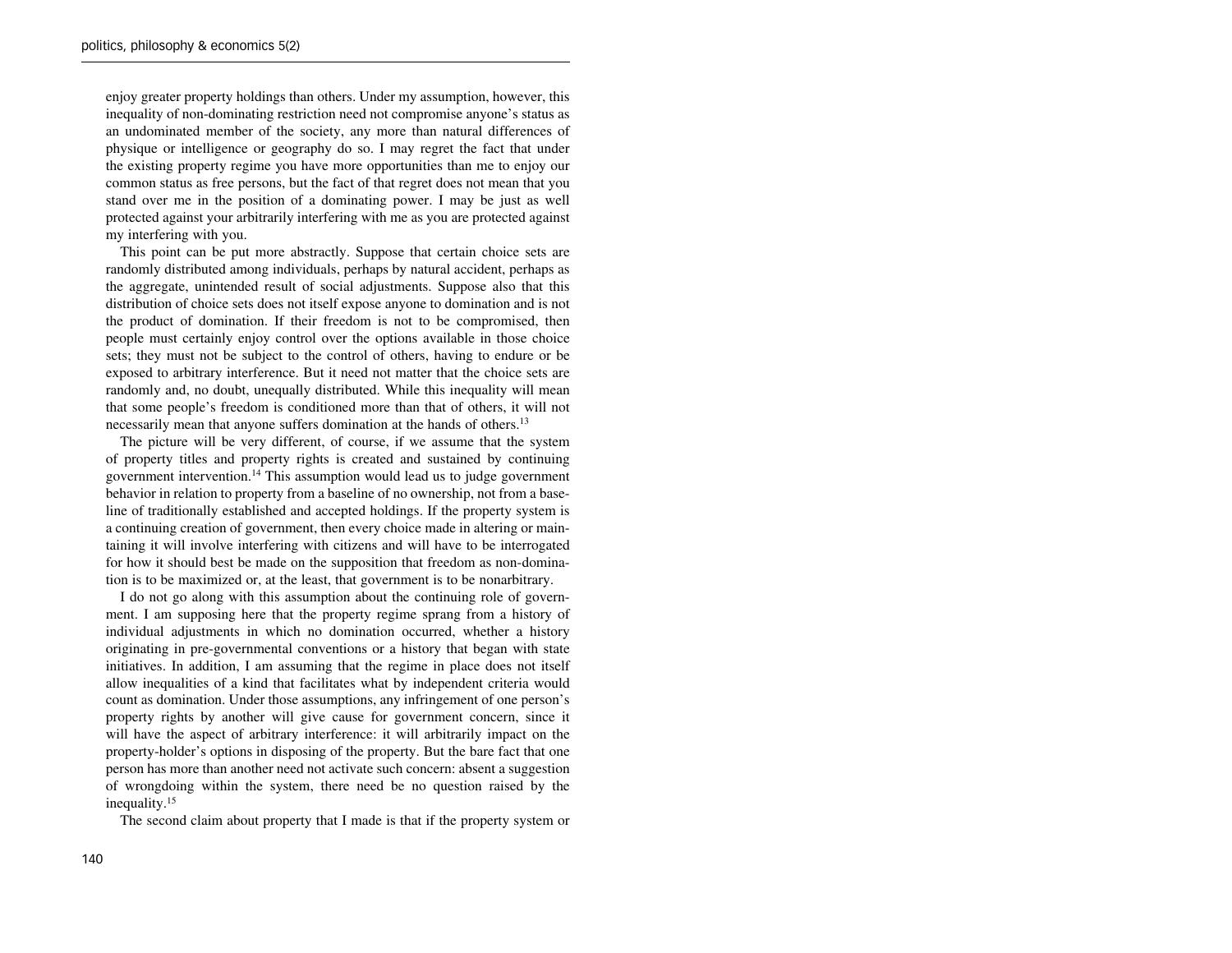distribution has the contingent effect of allowing domination, then that makes a case for institutional adjustment, assuming that some beneficial adjustment is available. There are a variety of ways in which a property regime might have the contingent effect of allowing domination. The rules of the system might turn out for contingent reasons to facilitate domination, say, through being extended (as they have recently been extended in many countries) to give intellectual property rights over aspects of the human genome. Alternatively, the distribution that emerges under the system might occasion a level of poverty or inequality that makes domination highly likely. For convenience, I will concentrate on this second possibility here. It may involve the absolute or relative impoverishment of some individuals in relation to others, or the impoverishment of individuals in relation to corporate entities.

If freedom as non-domination is to be cast as an important political value, then as with any other values that are taken seriously in contemporary thought, $16$  what will be important is that people in a society (individual people, I shall assume, not collective entities<sup>17</sup>) are treated as equals in respect of that value. Indeed, the value itself has an inherently egalitarian aspect, since at any point of inequality in its enjoyment, the best way of increasing the quantum enjoyed overall is likely to be by giving to the weaker rather than the stronger.<sup>18</sup> This is due to the fact, first, that increasing resources in one party may increase vulnerabilities in others so that it can be more or less productive of non-domination, depending on those affected; and second, that increasing the resources of the weaker will generally be more productive of non-domination than increasing those of the stronger.

Suppose, then, that the property regime is generating inequalities in nondomination, with the rich and strong having a capacity, limited or widespread, to lord it over the poor and weak. The value of non-domination (or, if you like, equal non-domination) will argue for putting those effects right: for redistributing property or restricting the powers associated with absolute or relative wealth, so that inequality in non-domination is minimized. There are many redistributive and restrictive strategies available whereby this goal might be pursued, but this is not the place to go into that level of detail. The important point is to note the fact that economic redistribution or restriction will be supported under a republican political theory, so far as material poverty or inequality is productive of non-domination.

I think that this line in policy-making will be attractive to many. It avoids the extreme of making material equality a good in itself. It links the evils of inequality and poverty with one another. In addition, it represents them as evils that connect with a plausible political ideal, not just a moral or religious value, in such a way that a presumptive task of the state will be to remedy these evils – or at least to do this so far as it is institutionally feasible.

There are standard libertarian objections to this sort of redistribution and restriction, but I will turn to them in discussing the implications of republicanism for regulation of the market; both redistribution and restriction can be seen as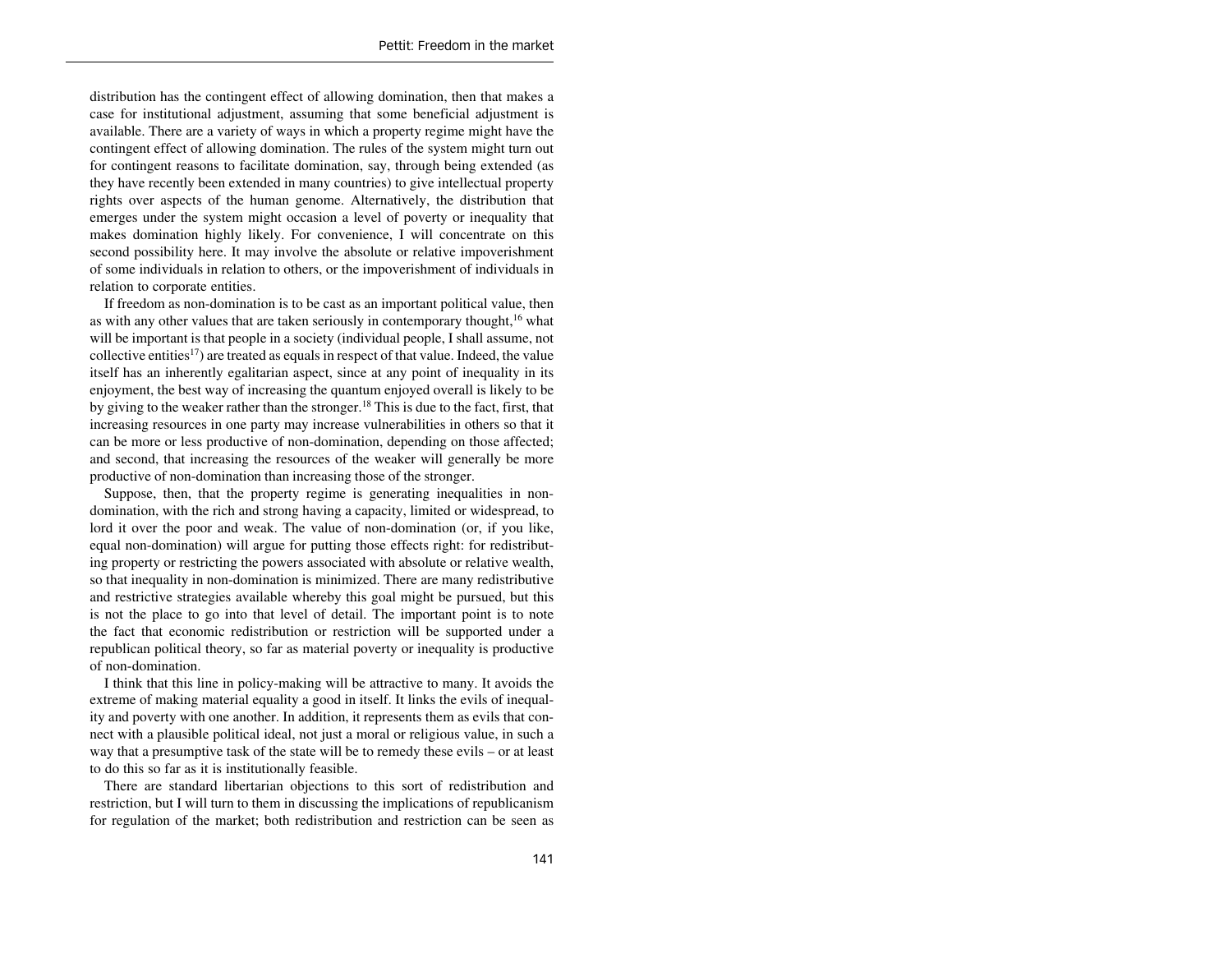instances of regulation. This must suffice by way of commenting on the connection between freedom and property and we should turn now to the quite distinct topic of market exchange.

## **3. Exchange**

Assume that the imbalances of property and power that shape the exchange of goods and services do not have the effect of allowing domination within market exchange. There are no possibilities of arbitrary interference, or at least no preventable possibilities of interference, that they are allowed to facilitate: no predatory pricing, insider trading, market manipulation, and so on. Assume, further, that market exchanges are subject to a discipline of nondiscrimination, whether as a result of normal incentives or legal restraints. Parties are not disposed or allowed to ignore and marginalize some particular others, thereby depriving them of normal options; they generally take their custom where the returns look best, regardless of the individuals or groups involved. Assume, finally, that market exchanges in which one or another party accepts or risks domination by the other in return for some good (this, as in the slave contract) are prohibited. Conditions are such that workers who contract into employment, for example, are not subjected to anything approximating what came to be described in the republican tradition (the phrase appeared among socialists only later<sup>19</sup>) as wage slavery.

Can republicanism look with complacency, under these assumptions (these extremely idealistic assumptions), on market exchanges? I shall argue that it can. There is no particular threat to people's freedom as non-domination associated with participation in the market. In taking this line, I am being faithful, I believe, to the tendency of Roman and neo-Roman republicanism (if you like, the classical version of the approach) and break only with Rousseau's romanticized reworking of republicanism. Rousseau seems to have thought of any economic status that fails to ensure self-sufficiency as a source of dependency and domination – in contrast to his view that subjection to the general will did not have such an effect. Adam Smith was more faithful to classical republicanism, and inherently more persuasive, in insisting that far from threatening republican freedom, the market could reduce dependency and domination.20 For example, in a well-functioning labor market (and, of course, it may be very difficult to establish such a market), no one would depend on any particular master and so no one would be at the mercy of a master: he or she could move on to employment elsewhere in the event of suffering arbitrary interference.

The case for complacency about market exchanges derives from the intuitive contrast between the influence that people exert on one another in making market overtures and in securing market deals and the influence associated with coercion or force or anything of that kind.<sup>21</sup> Market exchanges are voluntary, even if the relative benefits to different parties vary in a way that reflects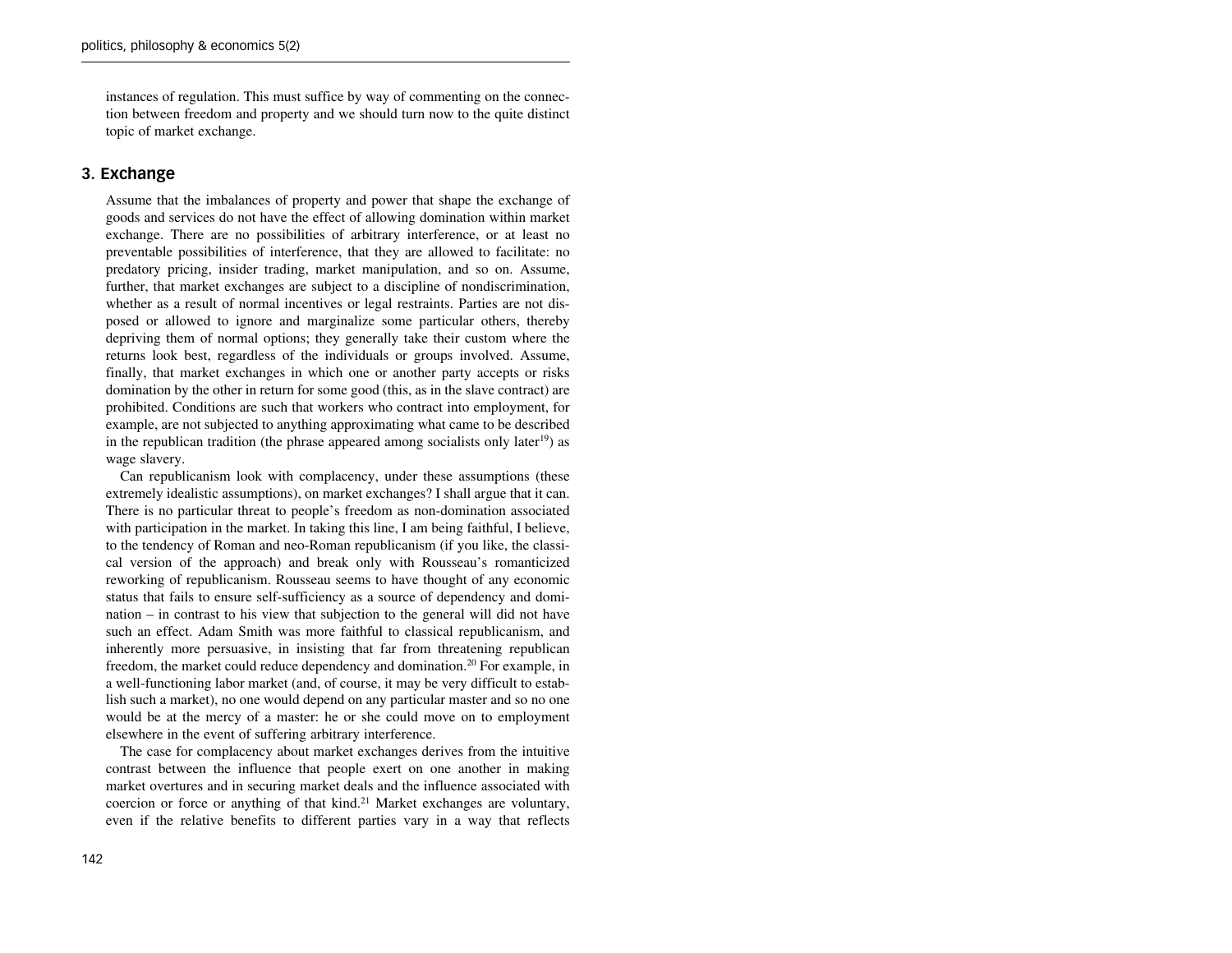their relative bargaining power. They come about as a result of people accepting reciprocal offers of reward in the event of acting as they require of one another. Furthermore, such offers of reward are not coercive in the manner of penalties or threats of penalty.

So at least it seems, for it may not be obvious that the intuitive contrast between market influence and coercive pressure is as significant as this suggests. A number of thinkers have argued that if interference can consist in the threat of a penalty, even the bluff threat of a penalty, as it can under the approach described here, then the offer of a reward, sincere or insincere, has equal claim to be treated as a form of interference.<sup>22</sup> Moreover, if it does count as interference, then being exposed and susceptible to market exchange will constitute a form of domination. Rousseau will be vindicated.

It is crucial for my purposes, then, that I be able to make out a case for the existence of a normatively significant distinction between the threat of a penalty and the offer of a reward, in particular, the offer of a market reward. I believe that such a case is easily made.

The offer of a market reward is always the offer of a reward that you are allowed to refuse. Suppose, then, that as things stand you have the option of choosing any of three options: A, B, or C. Suppose also that someone offers you a reward for doing A – an offer to pay you something, for example, in return for doing A. I assume that whereas an option changes if it is associated with a prospective penalty, or indeed reward, it will not change just in virtue of the addition of an extra option to the set in which it appears as a member.<sup>23</sup> What the party will do in making an offer to reward the choice of A, then, is reveal that you actually have four options: the existing options, A, B, and C, and a new option, A-plus (that is, A together with the reward).

In enjoying the offer of the market reward, then, you will have your range of choice expanded; the options you had at the beginning are left on the table and a fourth, distinct option is added. There is a natural contrast here with the case in which you are threatened by a penalty. If you are threatened with a penalty for doing C (or if, indeed, you are threatened with an inescapable reward for doing C), then your options will be changed to A, B, and C-minus (that is, C together with the inescapable penalty or reward).

This shows that there is a contrast between the coercive penalty and the market reward; they involve a different structure. But is the contrast normatively relevant? Opponents may say not, on the grounds that there is no important difference between my trying to coerce you by a threat to do something and my trying to induce you to do it by offering you a reward. In each case, I am seeking to exert an influence on your decision. In the one case, if I am successful, I will get you to avoid  $C$  by imposing absolute costs on doing  $C$ ; in the other case, I will get you to choose A by imposing opportunity costs on your doing anything else: if you do anything else, you will now have to forego more benefits than you had to forego previously.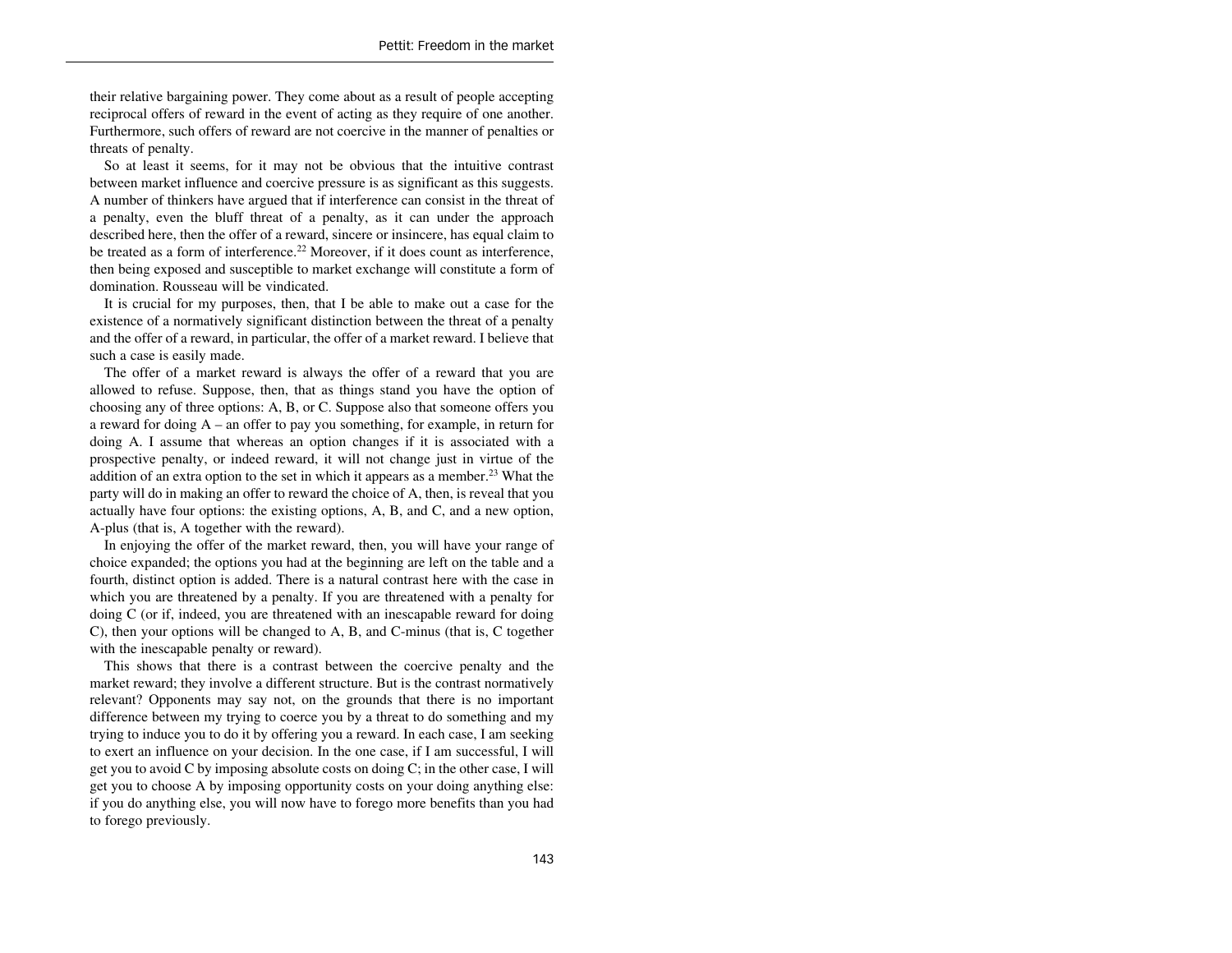But notwithstanding these parallels, the threat and the offer still stand in morally significant contrast. The claim can be made salient in light of the distinction that we drew earlier between the case in which an option is accessible (that is, you are in a position to control whether you choose it) and the case in which an option is probable (that is, you are more or less likely to choose it). I may affect the probabilities attaching to different options in both the case of the threat and the case of the offer. But I will affect the accessibility of the options, and thereby deprive you of some control, only in the case of the threat. When I coerce you by making a credible threat, I deprive you of a certain level of control by changing the options you face or take yourself to face; options A, B, and C become A, B, and C-minus. When I make you a market offer (or at least a regular, non-mesmerizing offer) I do not deprive you of control in that or any other way.

Thinking of yourself as an agent who is made the offer, you will have to see yourself as retaining access to all the options that were there previously, while enjoying access to a fourth option as well: A-plus. Furthermore, thinking of you as someone who is right to think of yourself in that way, I too will have to see myself as leaving control in your hands. There is no doubt, of course, that in putting A-plus on the table, I am likely to have an influence on what you choose – that, as we can each recognize, is why I make the offer. But from the agential perspective on your choice, I may have this sort of influence on your decision without depriving you of any control. I will leave you access to the same options as before, even as I shift the probabilities that bear on what you choose.

The upshot is that making a market offer is different in a normatively significant way from making a threat. If we embrace the ideal of republican freedom, arguing for the value of protection against the control of others, then we will naturally adopt a very different view of offers and threats. The influence I have on you when I make a market offer need be no more inimical to your status as an undominated agent than the influence I have on you in revealing a mistake in your deliberative assumptions or transitions.<sup>24</sup> The influence I have on you when I make a threat, however, is the influence of an alien, dominating source of control.25

## **4. Regulation**

In previous discussions, we assumed that the state would be entitled in principle to rectify the negative effects of a property regime on freedom as non-domination and we assumed, equally, that the state would be permitted in principle to prohibit slave contracts and to guard against other abuses of the market. This is to assume that the political regulation of the market can be unobjectionable and I turn in this final discussion to consider why this might be so within a republican way of thinking.

Regulation will inevitably involve the coercive taxation of individuals and cor-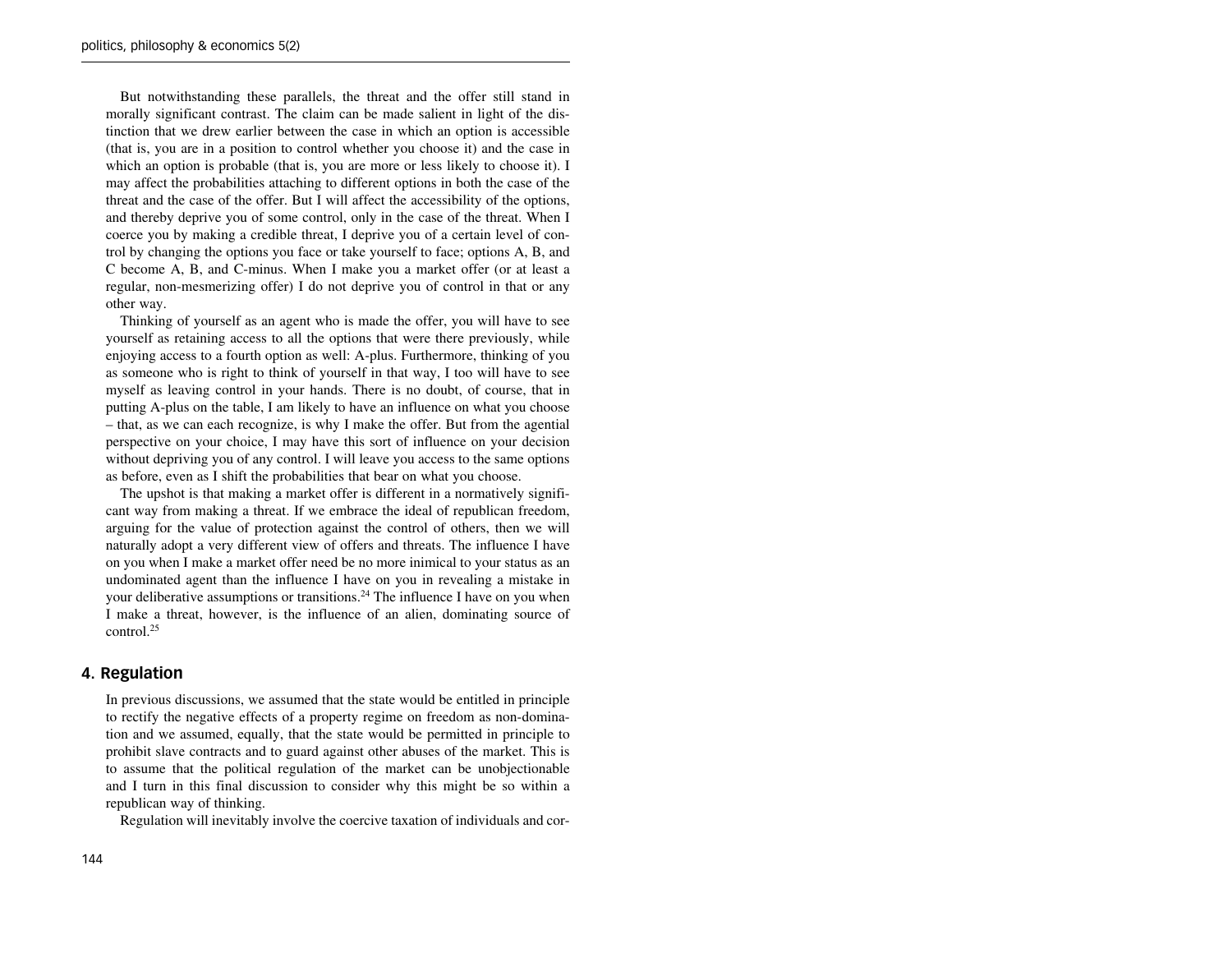porations, since without a tax base the state would be unable to do anything. But it will also tend to have at least two other aspects. It may restrict what people or corporations can do with their property or how they may act in the course of market exchange; it may legislate against monopolies, for example, or against private campaign financing. In addition, it may seek to redistribute property toward those who are poorer, whether by relying on progressive taxation to provide universally available services, by relying on taxation of any kind to provide services available only under a means test, or by more or less direct transfer. In speaking here of regulation, I shall abstract from whether it is the regulation implicit in taxation, in the restriction of what people may do, or in the redistribution of property toward the less well off.

The assumption that regulation is permissible in principle will face standard, libertarian lines of objection. One objection is that, under this policy, some are benefited by robbing (restraining) others and that such robbery (restraint) is never right, whether perpetrated by criminals or by the state.<sup>26</sup> Another is that if state robbery (restraint) can be justified, that will only be to the extent that it is outweighed by a decrease in the private imposition of such ills that the state can be reliably expected to produce. The first objection would raise a problem about how regulation could ever be justified, short of consent. The second would raise a problem about how it could be justified over and beyond a minimal level: a level, we may presume, at which it will fail to do all that can be done for equalizing freedom as non-domination.

The first objection, if successful, would not just challenge the legitimacy of a republican level of regulation, but the legitimacy of any regulation whatsoever; it would put the very legitimacy of the state in question. This objection is as much a problem for libertarian as for republican theorists of the state, then; indeed, it is the problem that Robert Nozick tries to address on behalf of libertarianism.<sup>27</sup> That being so, I shall concentrate in what follows on the second objection.

According to this objection, regulatory interference is permissible only to the extent that the interference perpetrated against individuals is more than compensated for by the interference prevented or likely to be prevented overall. If freedom is equated with noninterference, or with some probabilistic function of noninterference, then this will be to say that the state is permitted to abridge some people's freedom by regulating their activities only so far as this increases the net expected freedom in the society.

Against this sort of objection, republican theory will naturally run two lines. It will argue, first, that regulatory interference by the state need not be as bad as the private interference against which it guards. Second, it will argue that in guarding against private interference it can help to secure a benefit of more importance than mere noninterference: it will help to ensure that people enjoy non-domination. Put in the currency of republican freedom, the first line of argument is that state interference is not necessarily a way of compromising freedom, only of conditioning it; the second line of argument is that what state interference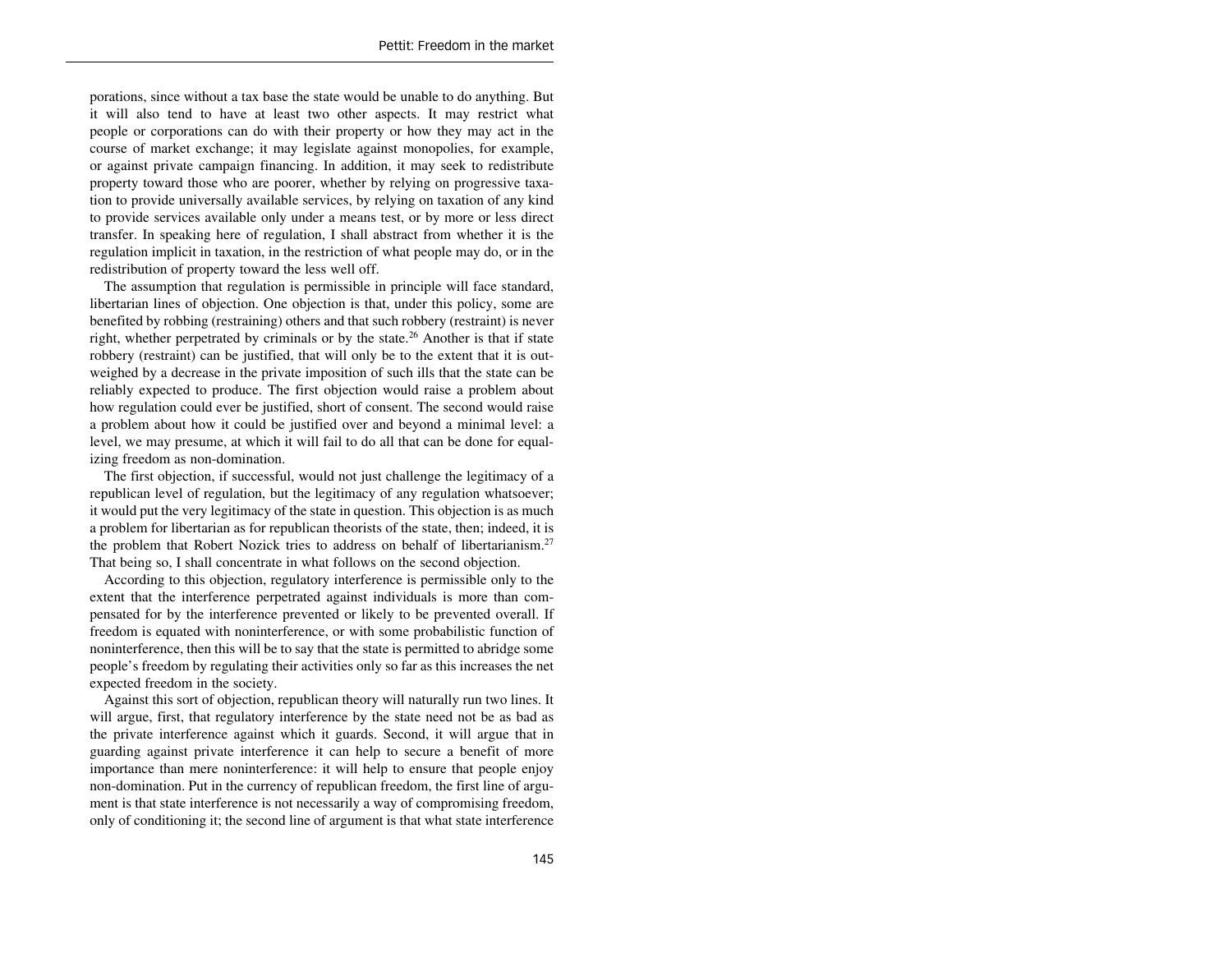is designed to guard against is precisely a way of compromising freedom in that more damaging sense.

The first argument turns on what republican theory sees as a big difference between regulation imposed by the state and analogous activities by private parties. There is interference involved in both the public and the private activity envisaged, but unlike the private interference, state interference need not be arbitrary. State interference in the lives of individuals will be nonarbitrary so far as it is subject to a suitable degree of control by the interests that members of the community are disposed to avow as common. What makes for suitable control and suitable organization is a topic at the heart of republican thinking and connects with issues in constitutional and democratic theory.28 I cannot hope to do justice to the topic here and I will simply assume, as an empirical matter, that some version of the republican thesis can be realized. The assumption is that there is a possible way of organizing political life such that those who are subject to political coercion would not have to see the power that coerces them as a master or *dominus* in their lives: it would represent a will which is governed by goals and constraints that they are disposed to endorse in common with their fellows.

The other line that republicans will run about regulation is that the evil against which it is meant to guard on the private front goes beyond the evil associated with actual interference by others. The interference you undergo at the hands of private parties will tend to be arbitrary or uncontrollable in character; that is why it calls for regulation and prevention by the state. But it is not just bad that arbitrary interference should occur in society; it is bad even that it is accessible to some parties in their dealings with others. Those who can access arbitrary interference will dominate those who are vulnerable to interference, and they will dominate them whether or not that access is ever activated. Regulatory interference by the state will not just reduce the incidence of private interference, then, but also reduce the access of any parties to such interference. So, it ought to help promote the freedom as non-domination of people in society.

Under the libertarian equation, regulatory interference by the state is permissible just to the extent that it is outweighed by the interference or expected interference it prevents. Under the republican equation, things are easier in two ways. First, it will take less resources to justify regulatory interference, since this interference, as I assume, can be nonarbitrary and non-dominating in character. Second, there are potentially more resources available to justify such interference: justification can be provided not just by the effect of reducing the incidence of private, arbitrary interference, but also by the effect of reducing access to such interference, and so the level of domination overall. There will be a lighter burden of justification and there will be a heavier benefit available to outweigh that burden. The scales will shift in favor of justifying precisely the sort of regulation that republican theory is likely to seek.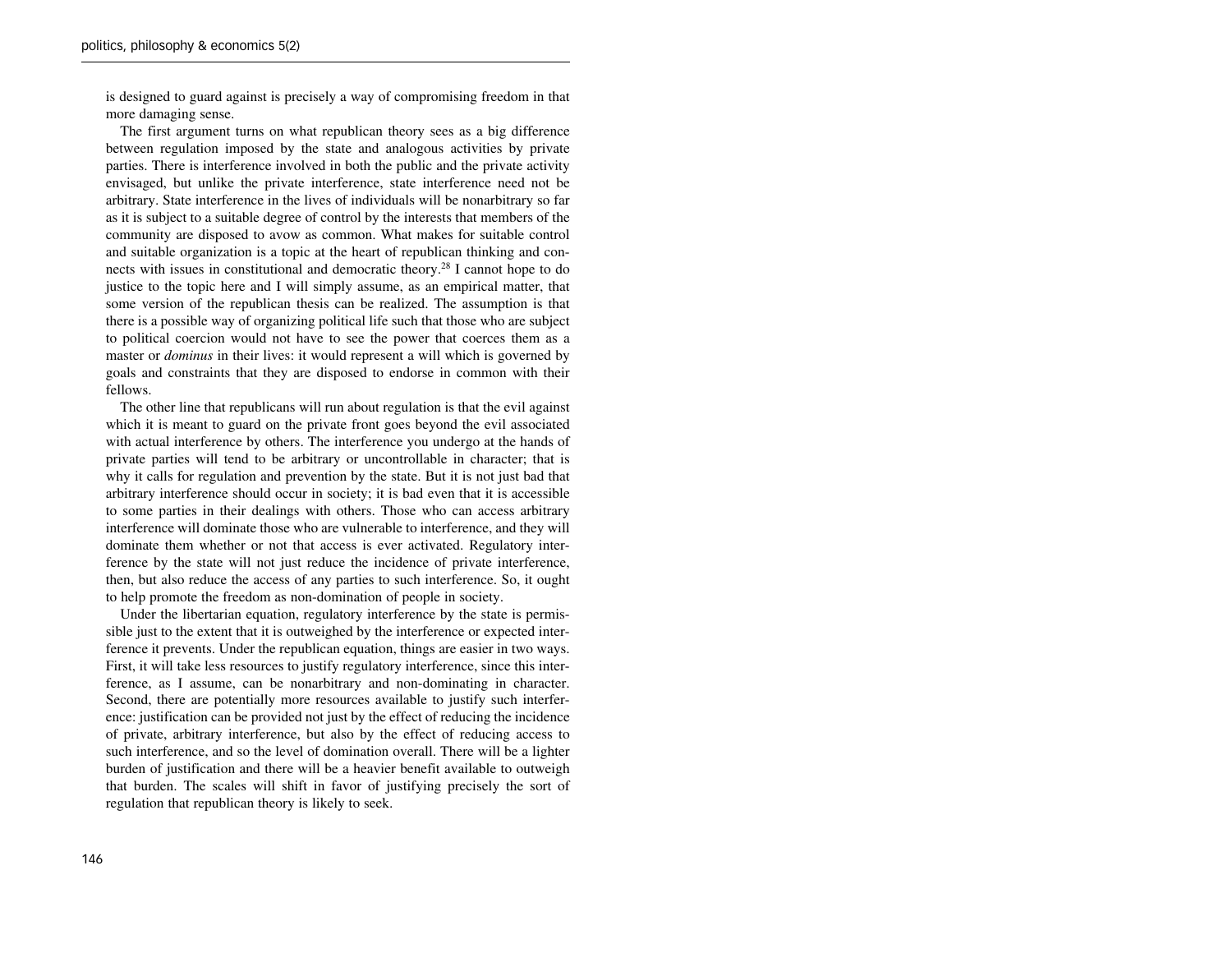## **Conclusion**

Let freedom as non-domination be cast as a central political value (let it be cast in the role in which freedom is generally cast) and the market assumes an interesting profile, or at least it does so under some idealizing assumptions about how it works. Not only will it appeal on the grounds on which it is often recommended, as a means of generating unobstructed options: indeed, ideally, options that are ever increasing and ever diversifying. It will appeal, in particular, for the way it can respect people's undominated standing in relation to one another, allowing them to exchange things on a noncoercive basis. Indeed, it may also strengthen this standing, reinforcing it as a result of facilitating its exercise and recognition.

There is no market, however, without property and without regulation. I hope that this article will serve not just to demonstrate the republican credentials of the market, but also the acceptability of both of these arrangements. The distribution of property may tend toward inegalitarian extremes, and it may be necessary to regulate against the effects of those extremes on people's overall enjoyment of freedom as non-domination. Again, the system of rules governing titles to property and rights of ownership may assume forms in which people's enjoyment of freedom as non-domination is suboptimal. But short of such distributional effects and such systemic forms, there need be nothing inimical to republican freedom in the existence of a regime of private property. On the contrary, the property regime may serve freedom well in facilitating the emergence of a suitable market.

Market regulation may refer to the restriction of certain activities, to the redistribution of property, or to the taxation that is necessary for either of those initiatives. Let freedom as non-domination be a central ideal in political life and not only will it be likely to make a case for a variety of forms of regulation, it will also explain how regulation by a coercive state need not be viewed with quite the reluctance that other ideals would generate. Take freedom as noninterference and regulation will be justified only so far as it perpetrates less interference than it is expected to prevent. Take freedom as non-domination and the equation changes. In perpetrating public interference, the state can be a nonarbitrary presence that conditions but does not compromise people's freedom, and in preventing private interference it can serve to block the compromise of freedom that goes with access to such interference, not just with its exercise.

These are brisk comments on a broad topic, but I hope they will serve a useful purpose. Arguments for the permissibility and desirability of the market, and for various ways of organizing the market, are generally associated with libertarian and liberal conceptions of freedom. These are distinguished by incriminating all forms of interference, nonarbitrary as well as arbitrary, and by looking in many contexts for the probabilification of noninterference rather than its protection. I hope that my observations in this article will indicate that even if freedom is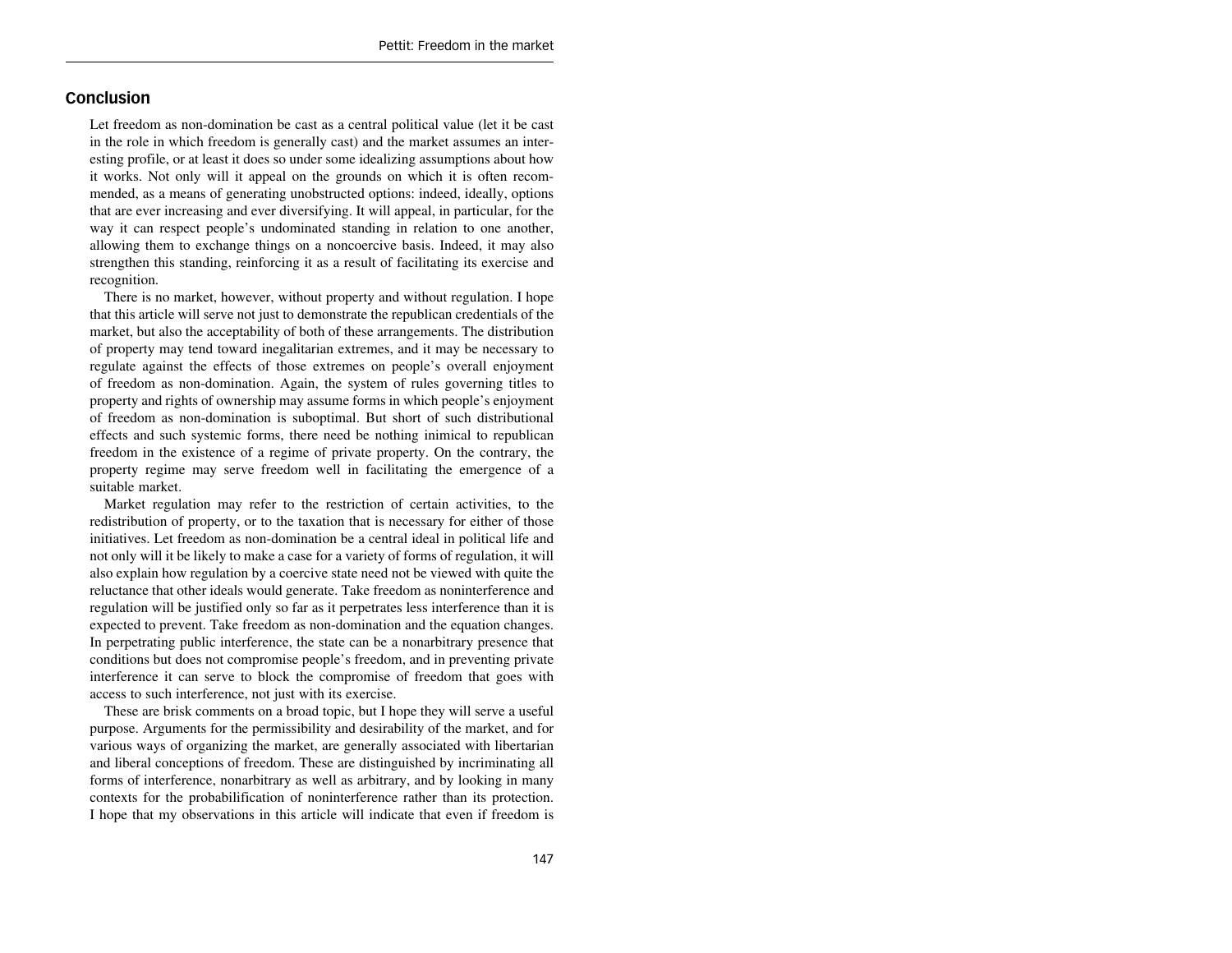conceptualized differently on these fronts (even if it is conceptualized on the older republican pattern), it can still provide a useful perspective on the market. Republicanism does not cast a cold eye on commerce; it merely provides an alternative view of the attractions.

#### **notes**

I was enormously helped by the comments received from participants at the conference at Tulane University in April 2005 on 'The Economic Implications of Republicanism'.

- 1. J. Maynor, *Republicanism in the Modern World* (Cambridge: Polity Press, 2003); P. Pettit, *Republicanism: A Theory of Freedom and Government* (Oxford: Oxford University Press, 1997); Q. Skinner, *Liberty Before Liberalism* (Cambridge: Cambridge University Press, 1998); M. Viroli, *Republicanism* (New York: Hill and Wang, 2002).
- 2. Pettit, *Republicanism: A Theory of Freedom and Government*, Ch. 2; J. Rawls, *A Theory of Justice* (Oxford: Oxford University Press, 1971).
- 3. P. Pettit, 'Agency-Freedom and Option-Freedom', *Journal of Theoretical Politics* 15 (2003): 387–403.
- 4. P. Pettit, 'Freedom and Antipower', *Ethics* 106 (1996): 576–604.
- 5. Pettit, 'Agency-Freedom and Option-Freedom'.
- 6. D. Miller, 'Constraints on Freedom', *Ethics* 94 (1984): 66–86.
- 7. See, however, P. van Parijs, *Real Freedom for All* (Oxford: Oxford University Press, 1995).
- 8. *Pace* I. Carter, *A Measure of Freedom* (Oxford: Oxford University Press, 1999); H. Steiner, *An Essay on Rights* (Oxford: Blackwell, 1994).
- 9. Pettit, *Republicanism: A Theory of Freedom and Government*.
- 10. Skinner, *Liberty Before Liberalism*.
- 11. P. Pettit, *A Theory of Freedom: From the Psychology to the Politics of Agency* (Cambridge and New York: Polity and Oxford University Press, 2001), Ch. 2.
- 12. Pettit, *Republicanism: A Theory of Freedom and Government*.
- 13. There is a question as to whether republicans should be concerned, not just with how much control people enjoy over the options in contextually given choice sets, but also with how those choice sets are fixed in the first place. My inclination is to say that choice sets that are fixed by nature or as the unintended consequence of undominating human adjustments should be left as they are to the extent that they do not facilitate what would count independently as domination. What if government has a role to play in fixing choice sets? In that case, it is hard to imagine that anything relevant could argue for less than an equal division, with the choice sets being as significant as that equality allows: the options should be as numerous, diverse, and important as possible.
- 14. L. Murphy and T. Nagel, *The Myth of Ownership* (New York: Oxford University Press, 2004).
- 15. Suppose that most people were mistaken about this, so that the interests they perceive themselves (mistakenly) to have as citizens could require a nonarbitrary government (a government that is forced to track common perceived interests) to